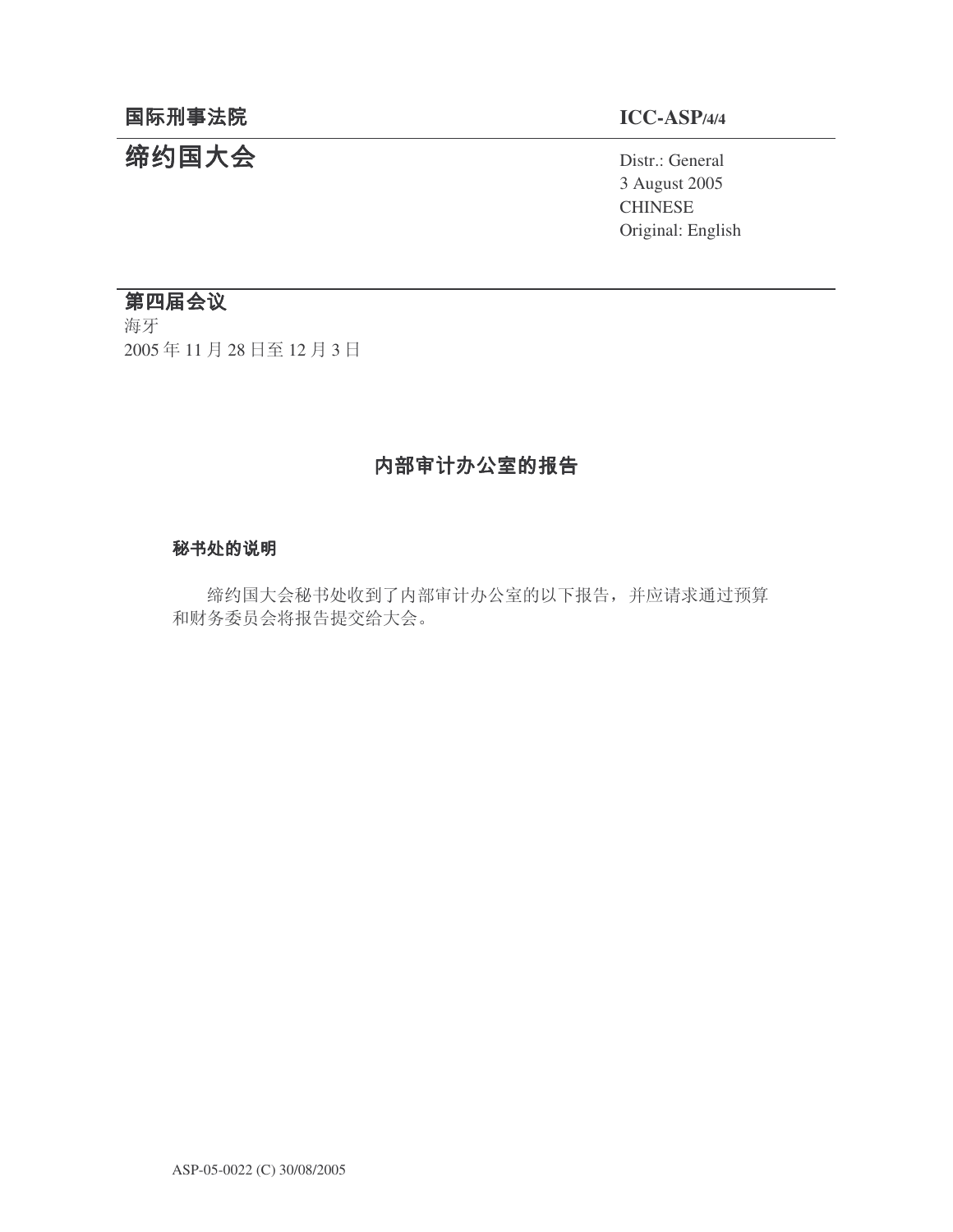送文函

依照大会在其 2003年9月第二届会议上通过的决定, 内部审计办公室通过 预算和财务委员会向大会提交其年度报告。

> 内部审计办公室主任 乔•马尔蒂尔(签字) 2005年7月7日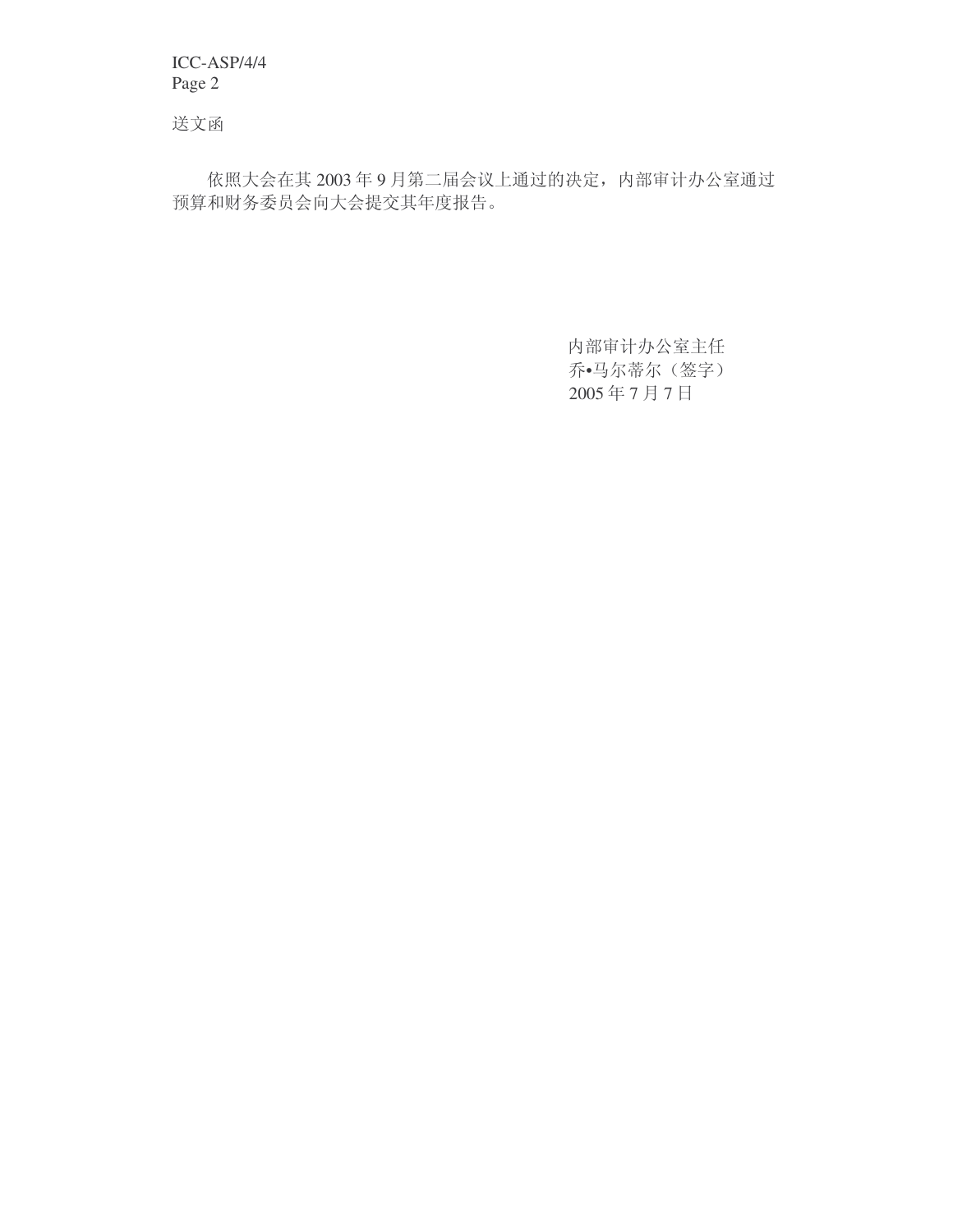目录

|     | 概述                                                       | 页次<br>$\overline{4}$ | 段次        |
|-----|----------------------------------------------------------|----------------------|-----------|
| I.  | 导言                                                       | 5                    | $1 - 8$   |
| II. | 办公室的人员配置/预算                                              | 6                    | 9         |
| Ш.  | 本报告所述期间办公室开展的主要活动                                        |                      |           |
|     | A. 内部审计章程                                                | 6                    | 10        |
|     | B. 风险评估                                                  | 6                    | $11 - 14$ |
|     | C. 对招聘、甄选和任命工作人员及编外人员的审计                                 | $\overline{7}$       | $15 - 18$ |
|     | D. 评估和报告落实建议的进展情况                                        | $\overline{7}$       | 19-22     |
|     | E. 关于改进管理的报告                                             | 8                    | $23 - 24$ |
|     | F. 与外部审计员的协调                                             | 9                    | 25        |
| IV. | 展望                                                       | 9                    | $26 - 28$ |
| 附件: | I. 内部审计章程<br>II. 风险管理模型<br>Ⅲ. 风险等级<br>IV. 关于监测和评估进展情况的指南 | 10<br>13<br>14<br>15 |           |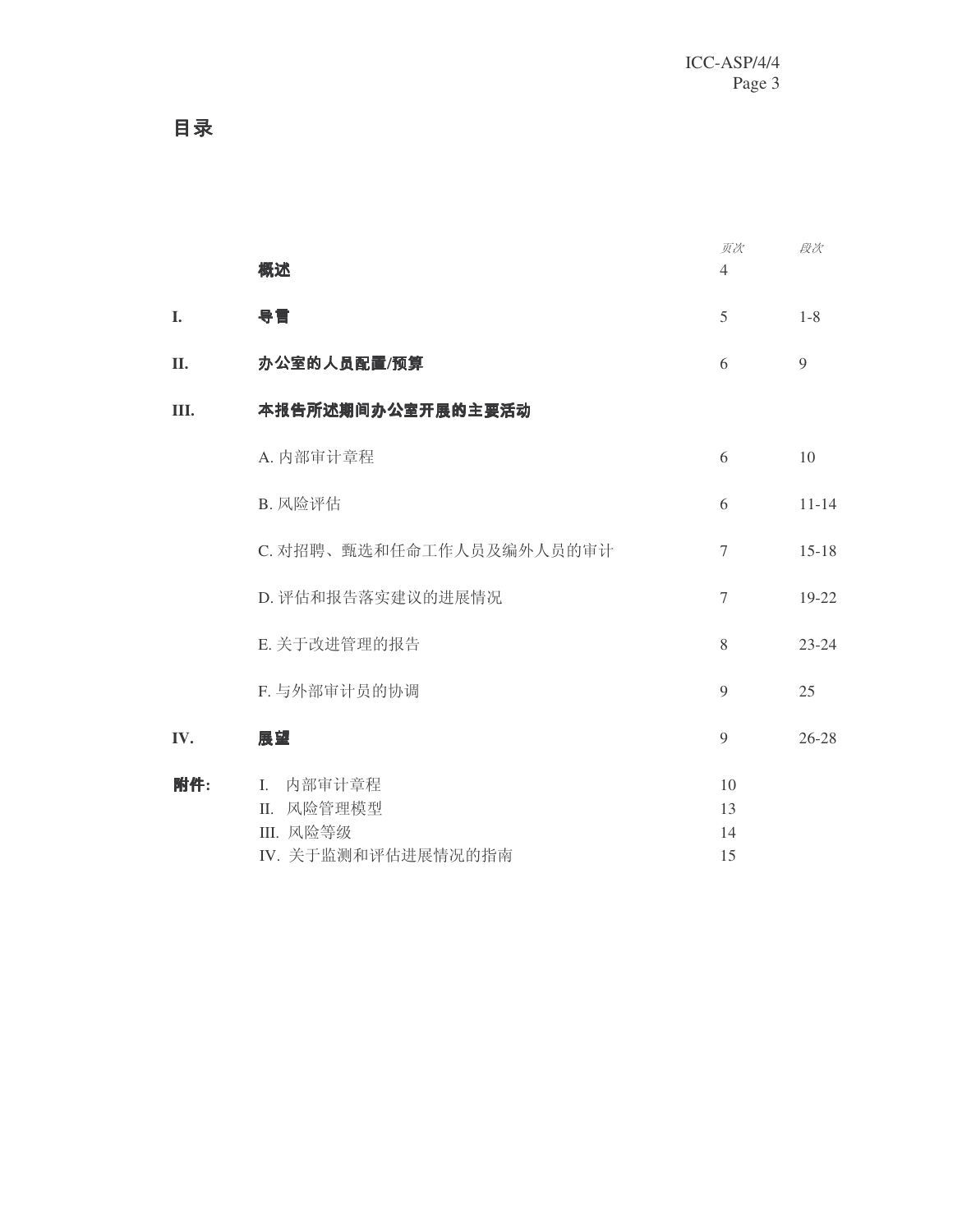## 概述

这份关于内部审计办公室活动的第一次报告涉及从 2004 年 8 月至 2005 年 5 月 的 10 个月的时间。将来的计划和报告所涵盖的时间将与法院日历年度报告的所 述时间相同。

自从 2004 年 7 月 17 日内部审计办公室开始业务活动以来, 其工作重点是建立 一个运转良好的办公室, 办公室要向高级管理人员提供以下方面的客观保障和 信息: 法院的内部控制、资金的使用以及已取得的成果是否 能清楚地加以说 明。办公室的工作将有助于预算和财务委员会及缔约国大会发挥其监督作用。

办公室在本报告所述期间的工作重点主要是实现下述目标:

- > 为办公室获得批准的职位配备人员
- ▶ 通过《内部审计章程》
- > 找出并评价风险
- > 与外聘审计员进行协调
- ▶ 开展深入的业绩审计
- > 建立一套评估和报告建议落实讲展情况的程序
- ▶ 对高层管理人员的特别请求做出反应。

本报告第 II 部分和第 III 部分以及有关附件对上述每个目标所取得的成果以及未 完成的工作进行了概述。第 IV 部分展望并列举了从 2005 年 6 月至 2006 年 12 月有可能讲行审计的领域和问题。

法院允许内部审计办公室接触它认为完成其工作所需要的所有人员、账簿、记 录及其他凭证。但是支持性的文件不是任何时候都能提供,而且对报告和建议 的反应有必要更加及时地提供。

各机关领导以及法院的工作人员对内部审计办公室的工作 给予了协助、合作和 支持。在管理人员和工作人员继续制定并落实法院的管理和行政政策以及加强 其内部控制的时候, 办公室希望继续与他们合作。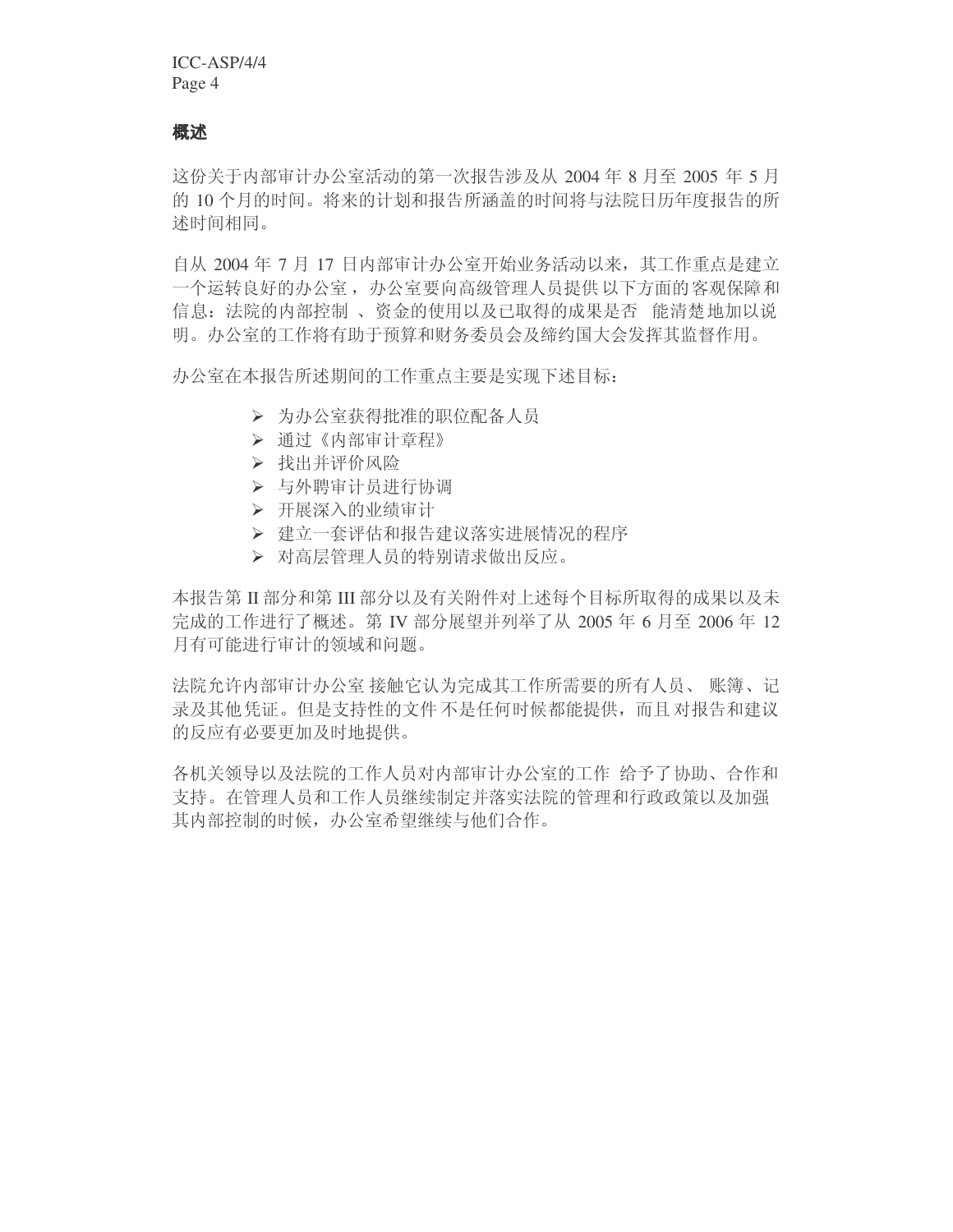## **I**

1. 国际刑事法院("法院")内部审计办公室("办公室") 给大会的这份 第一次报告是依照大会在其 2003 年 9 月第二届会议上通过的决定提交的, 在该 决定中大会同意预算和财务委员会的如下建议: "内部审计员应能独立决定他/ 她的年度工作方案,其中包括委员会提出的任何问题,并应通过委员会向大会 提交一份年度报告, 说明审计办公室的活动。"<sup>1</sup>

2. 本报告涵盖了 2004年8月至 2005年5月的 10 个月的时间。将来的计划和 报告所涵盖的时间将与法院日历年度预算和报告所述时间相同。

3. 虽然办公室是一个较小的单位,只有两名 P 级工作人员和一名 GS 级工作 人员,但却是本组织的一个组成部分,并在法院的监督系统中占有独特和重要 的地位。在内部, 它与管理人员和工作人员一同工作, 同时又独立地制定其工 作方案,并具有双重的报告工作关系。

4. 就其性质而言, 审计是要暴露问题。但是, 办公室的目标是要就本组织内 部控制、管理制度以及实际做法是否设计得恰当并行之有效向法院机关领导提 供客观及时的信息、保证和建议, 从而使情况得到改变。办公室的工作还将有 助于预算和财务委员会以及缔约国大会发挥它们的监督作用。

5. 办公室根据《罗马规约》、《财务条例和细则》以及缔约国大会的有关决 议行使职能。办公室根据普遍接受的 共同审计标准开展工作。我们的审计计划 是以风险为基础的, 重点是高风险的和重要的领 域。我们的审计报告将是有针 对性的, 面向结果的, 但也是平衡的和有建设性的。

6. 在国际刑事法院这样一个新的和前所未有的机构中, 内部审计也要 有一个 逐渐发展并实现自立的过程。为了真正有效地工作,办公室需要有足够的独立 性以及高层管理人员不断的认可和支持。还有一点很重要, 即要保留有关的记 录而且对重要的管理决定要认真 地进行文字记载。另外,高 层管理人员须确保 审计建议得到及时处理。在本报告的以下部分中将讨论一项旨在帮助 高层管理 人员监测建议落实进展程度的措施。

7. 高层管理人员认识到,每个人工作的一个重要部分就是表明资金使用 得很 明智, 而且对使用的资源和取得的成果都清楚地 加以说明。他们告知办公室他 们正在积极地进行必要的管理结构和政策方面的工作, 以便更加正式地处理战 略和业务问题。他们还告知办公室, 在法院的各个不同的部门内, 正在制定和 改进更严格的决策程序。办公室已敦促高层管理人员尽快最终确定并落实这些 改讲措施以及必要时落实监测讲展的计划。

<sup>1</sup> 国际刑事法院罗马规约缔约国大会正式记录,第二届会议,纽约,2003 年9 月8 日至 12 日 (联合国出版物,出售品编号 C.03.V.13) 第 II 部分, A.1, 第 I 段和第 II 部分, A.6, 第 29 段。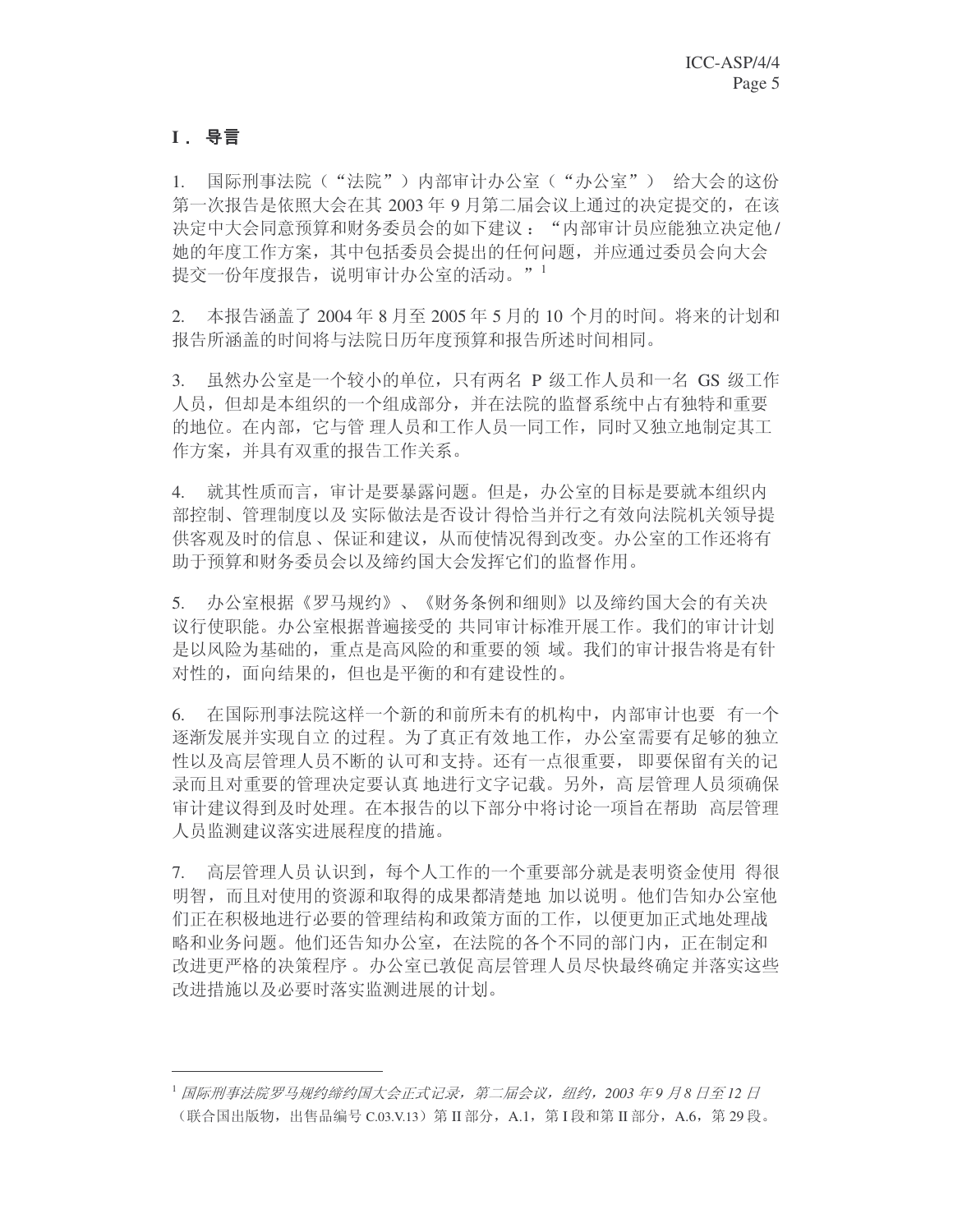8. 法院的领导和工作人员对办公室的工作给予很大 的帮助、合作和支持。在 管理层和工作人员继续制定和落实法院的管理和行政政策并加强内部控制的时 候, 办公室希望继续同他们合作。

## **II** . 办公室的人员配置/预算

9. 现在办公室的编制已满,而且已开始业务工作。办公室获准的 2005 年预算 282,000 欧元占法院 2005 年总预算 66,891,200 欧元的比例不到 0.5%。根据许多 政府出资的组织所采用的粗估法, 审计预算应是年度计划 总支出的 0.5%到 1% 左右。虽然办公室的预算略低于上述范围,但是在法院发展的 初期还是足够 的。

## **III** 本报告所述期间办公室开展的主要活动

### **A .**

10. 办公室广泛的使命和报告要求载于《财务条例和细则》细则 110.1 以及预 算和财务委员会的 2003 年报告。<sup>2</sup>对于办公室在实际中将如何运作和报告, 在 法院内部仍然不清楚, 也不能确定。为了有助于解决这一问题, 为法院起草了 《内部审计章程》(见附件 I)。《章程》澄清并解释了办公室的法定使命,包 括其运转及报告机制。《章程》还提到了外聘审计员的作用并描述了他与内部 审计办公室的关系。最后,《章程》建立了一个监督委员会作为一种手段来加 强内部监督、支持并提高监督职能的明显度。

### **B.**

11. 法院还没有一个正式的整体风险管理框架。因此在 2004 年 8 月至 10 月期 间,采用普遍接受的风险管理模型(见附件 II)对管理和行政风险进行了初步 确定和评估。虽然很多风险影响到法院一个以上的领域 ,但是这些风险都是以 四种类别(战略、业务活动、业绩衡量和报告, 以及 合规性) 来确定和评估 的,采用的是各组织评估风险时普遍接受的管理 和行政标准,同时考虑到了本 组织处于发展的早期阶段。附件 III 简要划分了每一类别风险的可能性以及潜在 影响的级别。

12. 报告草案经过了与高层领导和有关人员的讨论。在最后起草报告时考虑到 了他们的意见及其管理已认定风险的承诺。最后的报告提交给了协调理事会。 然而, 应当注意的重要一点是, 虽然过去也做出过努力 以证实支持风险评估的 信息, 但是没有进行过仔细的研究, 因而也就不能提供审计水平的保证。另 外,影 响到很多风险的根本原因是复杂的,需要仔细研究才能 有得出明确的结 论。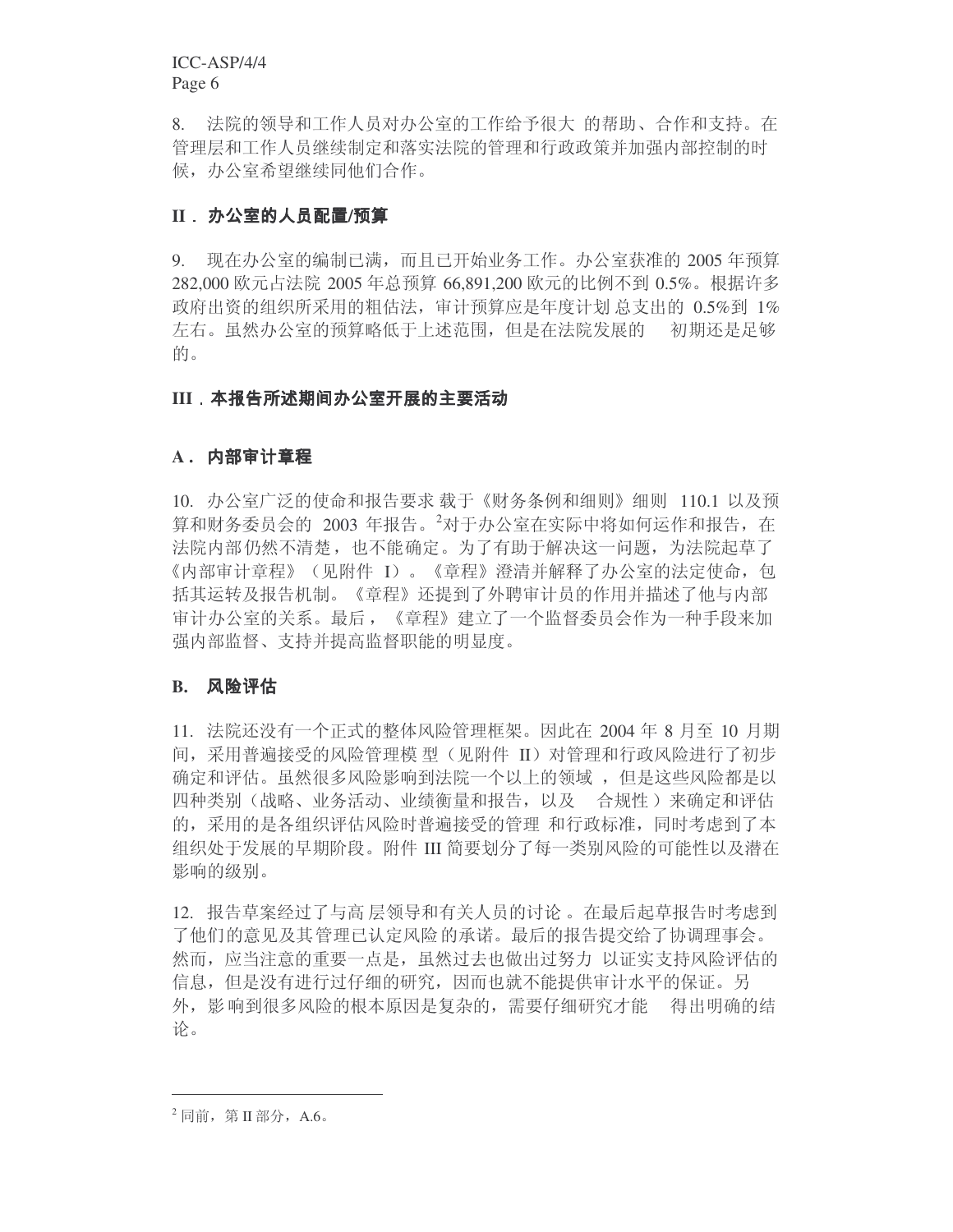13. 然而,从风险评估过程中看出的问题是,在法院目前取得了重大进展的同 时,在形成和实施更为正式的管理和行政程序方面 仍有很多工作要做,以便在 风险刚一出现时便能确定 并以成本效益高的方法 加以管理。办公室高兴地看 到, 管理层在为近期确定其管理和行政重点并制定行动计划时, 准备将报告中 的行政和管理标准和细致的风险评估作为其中的部分内容。

14. 这项工作还使办公室能够迅速地对法院的管理和行政制度及实际做法有一 个总的了解。其结果被用来指导办公室近期活动的战略规划 工作。办公室准备 定期改进风险评估,并酌情监测管理层在落实其管理 己确定风险的承诺方面所 取得的进展。

## C. 对招聘、甄选和任命工作人员及编外人员的审计

15. 在 2004 年后期, 办公室决定对法院第一次正式内部审计是审查工作人员和 编外人员的招聘、甄选和任命。在决定是否值得审计时,办公室考虑了以下因 素:

- ▶ 总体严重性和风险
- > 管理控制框架和实际做法
- > 预算和财务委员会提出的问题
- > 协调理事会提出的事宜
- ▶ 外聘审计员的工作计划
- > 办公室的能力。

16. 详细说明审计目标、范围和标准、方法、时间以及人员 配备的审计计划, 经过了与有关官员的讨论,并得到了协调理事会的完全同意。

17. 审计目标如下:

- i) 评估与工作人员和编外人员招聘、甄选和任命相关的法院人力资源政 策、实际做法和制度是否:
	- 能使法院确保人员具有最高水平的效率、才能,并且诚实、正 直:
	- 反映出对节省、效率和效果的应有考虑:
	- 符合《规约》和《法院工作人员条例》。
- ii) 确定良好的做法并提出需要改进的领域。

18. 在撰写本报告时,审计的审查阶段已接近完成,而且已开始了草拟审计报 告的工作。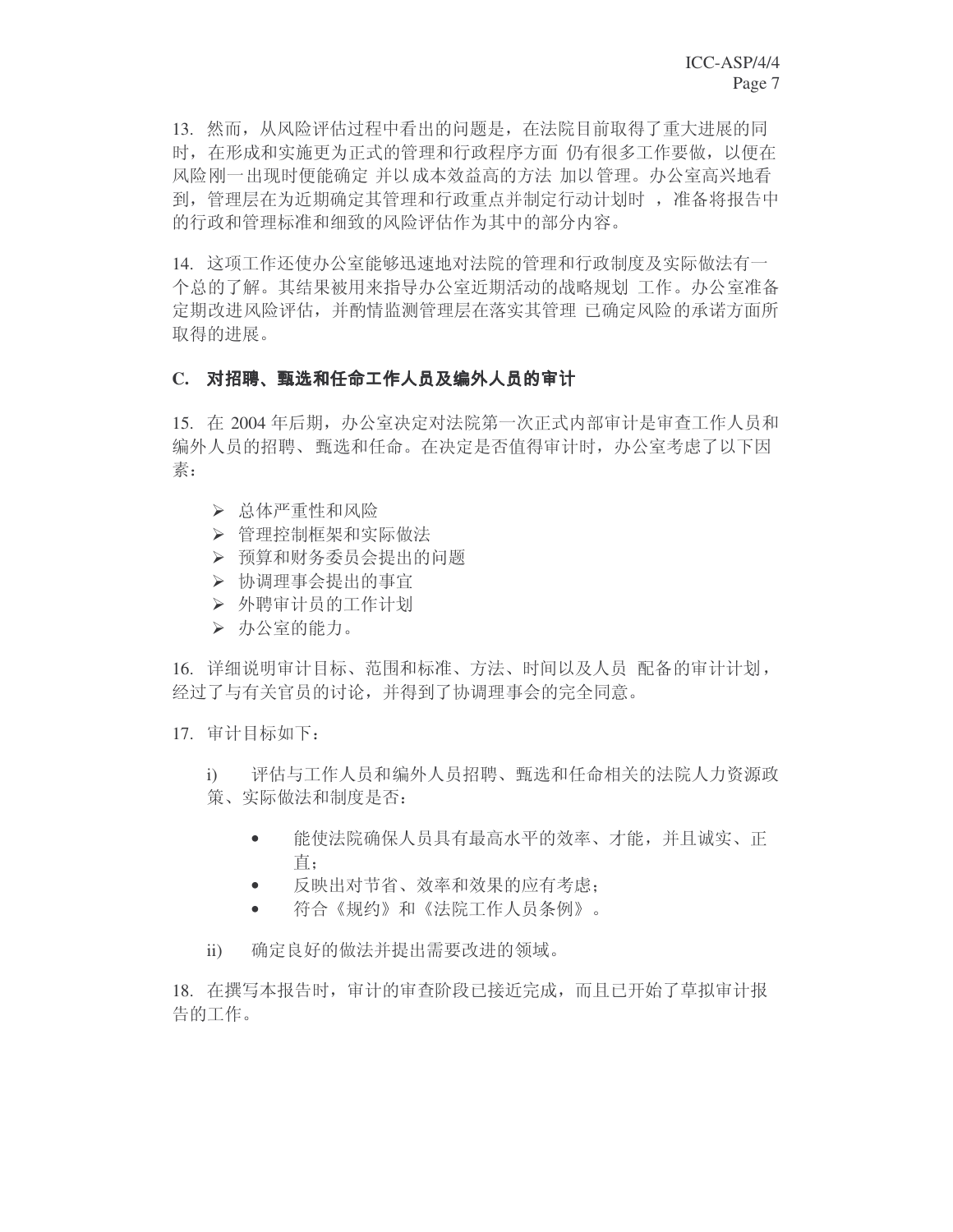## D. 评估和报告落实建议的进展情况

19. 在 2005 年 2 月与协调理事会进行了讨论之后, 办公室建议开发一个收有所 有建议的数据库,并制定方针和标准以便系统地评估和报告落实审计建议所取 得的进展。其目的是为监督委员会提供有关建议状况的信息 , 并通过预算和财 务委员会向缔约国大会提供简要信息。

20. 监测工作将在负责的管理人员自己报告 、然后由办公室复审的基础上进 行。办公室对管理人员 关于进展的陈述进行 复审, 是为了评估他们所说的是否 与办公室对法院制度和做法的了解相一致,而且在那种复杂的情况和所分配资 源的条件下是否是在正常的成就标准之内。

21. 办公室编写了一份关于监测建议及评价进展情况的指南(见附件 IV), 并 提供给了高层管理人员。还开发了一个初步的数据库,而且存放了所有已向大 会报告过的审计建议。办公室在得到信息之后,马上将管理层对每一建议的反 应和行动计划记录在数据库中。 办公室欢迎高 层领导的保证,即将更加及时地 提供答复和处理审计建议的行动计划。

22. 办公室准备采用上述指南, 每六个月在内部对落实建议的情况进行一次评 估和报告。从2006年开始,将每年通过预算和财务委员会向缔约国大会做出简 要报告。

## **E.**

23. 在本报告所述期间,办公室向书记官长/或书记官处工作人员提供了几份旨 在改进管理方法和程序 以及加强内部控制的特别报告。办公室采用上述建议 归 类法提出了八项建议, 这些建议涉及到下表 I 中的领域。有些建议涉及到一个 以上的领域。

#### 表 I:按涉及的领域列出的建议数量 /01/01/02 12:00:00 and 0.00 minutes and 0.00 minutes and 0.00 minutes and 0.00 minutes and 0.00 minutes and 0.0

| 涉及的领域   | 建议             |
|---------|----------------|
| 管理制度和做法 |                |
| 管理工作信息  | 2              |
| 效率/生产率  | $\overline{2}$ |
| 成本效益    | 2              |
| 收入的收缴   |                |
| 符合规章制度  | 3              |
| 其他领域    |                |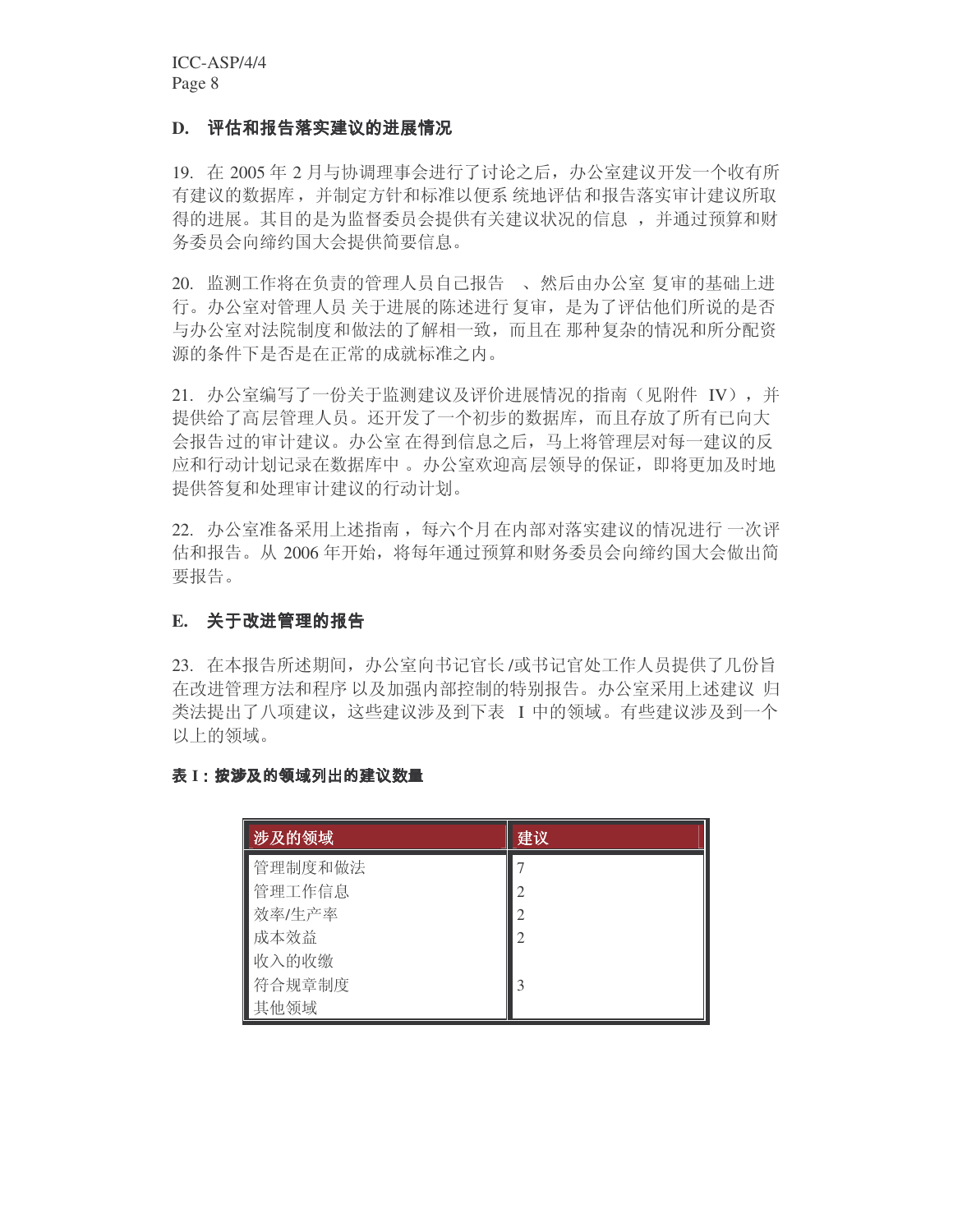24. 办公室还就各种预算和控制问题、战略规划以及风险评估问题向高 层领导 提出了建议。根据协调理事会的请求,办公室为外部安全专家小组的工作提供 了帮助,该专家小组的任务是审查和评估法院的警卫安排。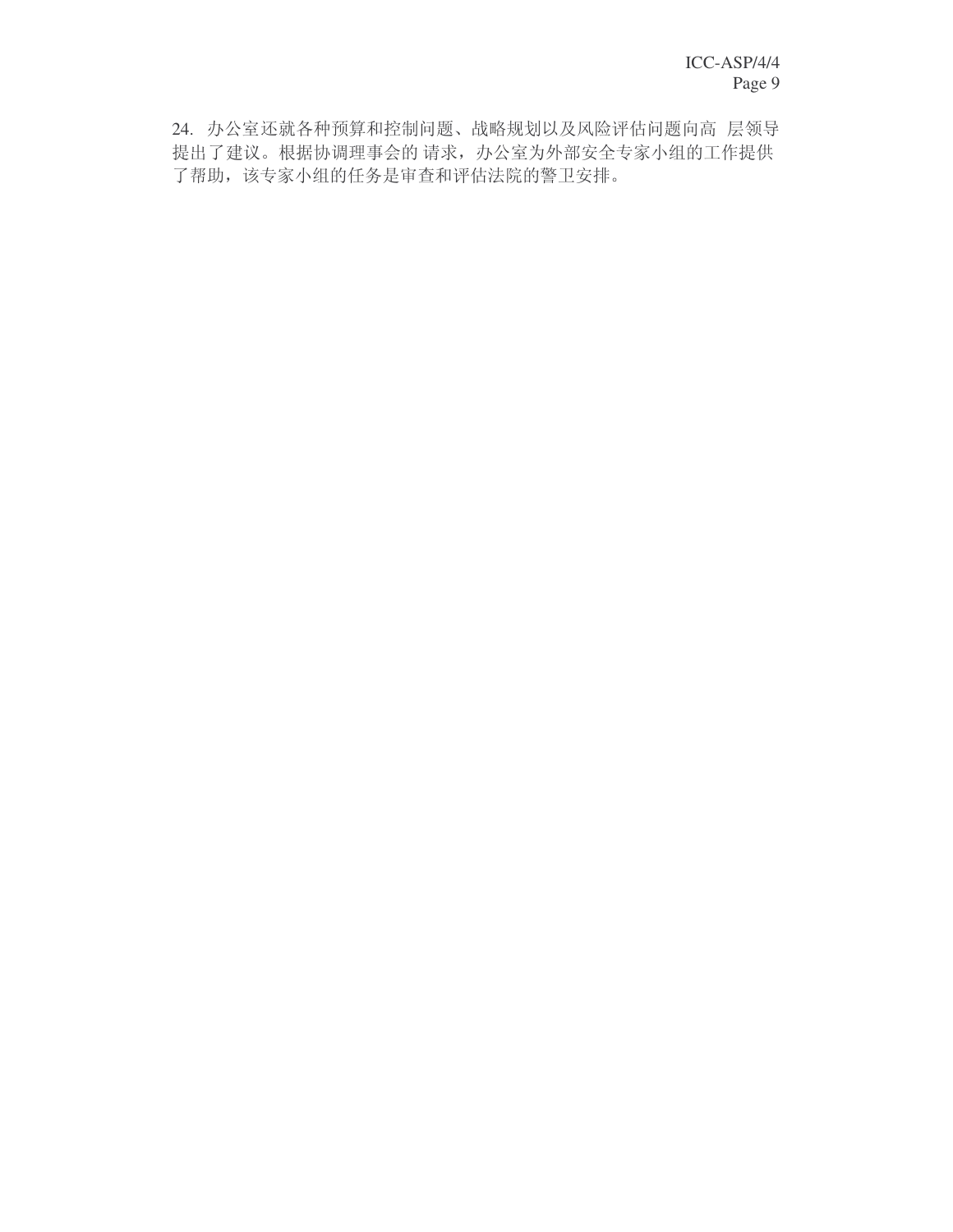## **F.**

25. 这两个办公室之间建立起了非常好的工作关系,相互交流信息 并且协调工 作计划。

## **IV.**

26. 办公室年度审计计划的基础将仍然是风险评估、错/漏报信息的严重性以及 管理或接受风险的管理制度和做法。计划考虑到了缔约国大会包括秘书处提出 的问题、预算和财务委员会以及监督委员会提出的问题: 外聘审计员的工作计 划;以及办公室的能力。除此之外,计划还有一定的灵活性,可以在 计划通过 之后考虑高层管理人员可能提出的任何临时内部审计请求。

27. 为了使办公室年度报告 涵盖的时间与法院日历年度的预算和报告 所述时间 相一致, 审计业务计划涵盖的时间是从 2005 年 6 月至 2006 年 12 月。该计划已 提交给了内部监督委员会并获得同意。以下清单表明了预期 在哪些领域开展计 划中的审计工作。然而,关于哪些领域需要审查的最终决定必须要有一定的灵 活性, 以便考虑到最新的风险和可能出现的新情况。

- ▶ 实施法院新的 SAP 资源规划信息系统
- ▶ 资产管理
- ▶ 法院新办公楼的规划和问责制
- > 实地办事处
- ▶ 货物和(非人员)服务的承包
- ▶ 预算控制系统——预算制定、控制和报告系统。

28. 在进行所有审计之前都将有一个全面的规划阶段, 在这个阶段, 将与有关 管理人员讨论审计要集中在哪些领域、审计的时间 安排以及进行审计需要什么 数据。只要在经过了这样一个规划阶段之后, 才能最后决 定是否要进行审计以 及审计的确切范围、目的和标准。这一信息将作为审计的职责范围明确地告知 所有的有关人员。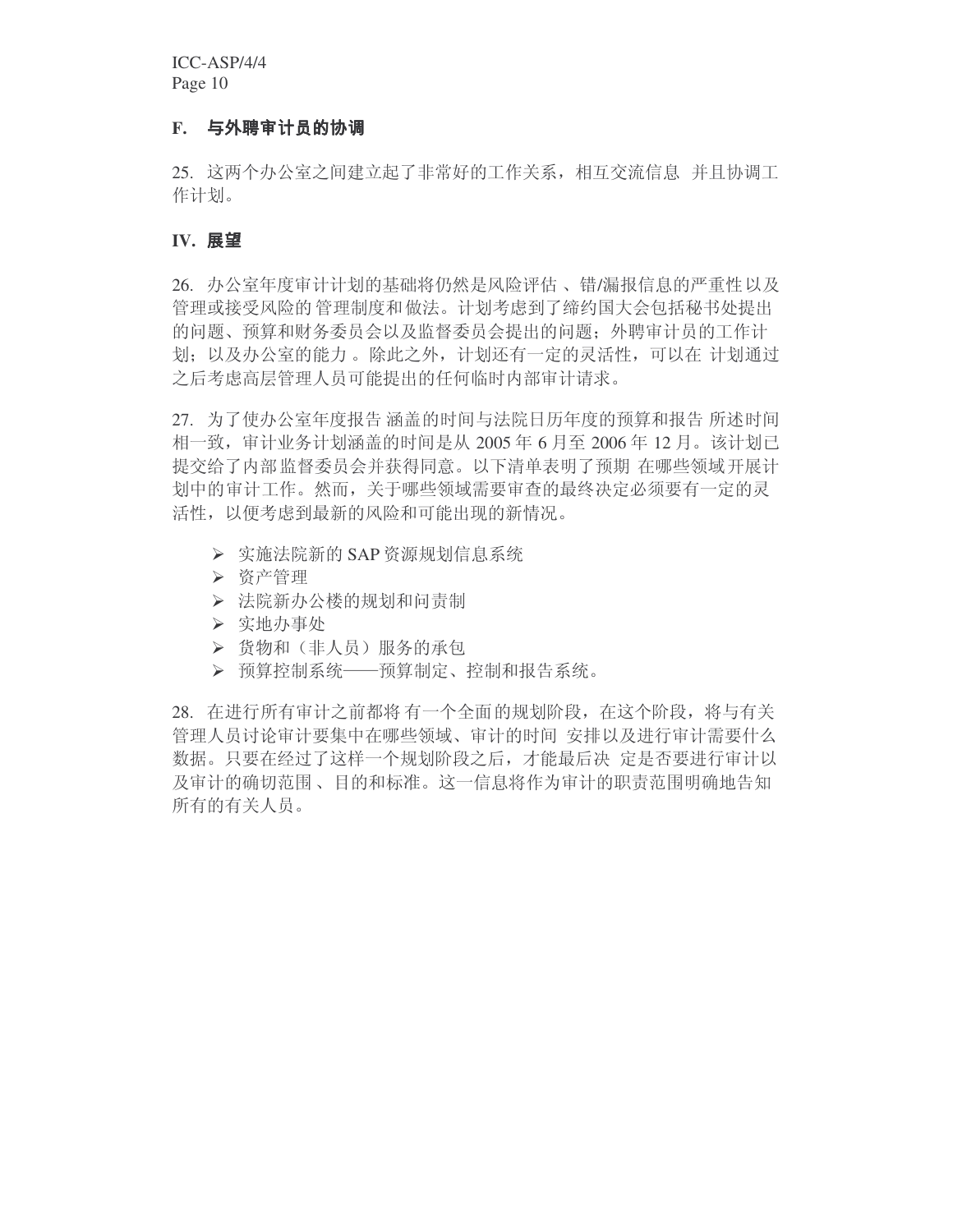**附件 I** 

## 内部审计章程

## **1.**

## **1.1.**

i) 关于对法院的行政管理, 《罗马规约》第 38 条规定, 院长会议负责话当管 理本法院除检察官办公室以外的工作, 在履行这一职责时, 应就一切关注的事 项与检察官进行协调,寻求一致。 检察官的独立性以及管理和行政权 力在第 42 条中得到进一步的强调,该条规定,检察官全权负责检察官办公室 的管理和行 政事务。然后,第43条第1款规定,在不妨碍检察官职责和权力的情况下,书 记官处负责本法院非司法方面的行政管理和服务。书记官长被称为法院的主要 行政官员, 但在法院院长的权力下行使职能。

ii) 根据财务条例和财务细则, 书记官长负责 编制和提交法院年度预算以及财 务报表, 这是法院两个主要的财务情况说明文件。

## 1.2 内部审计办公室:使命和报告要求

i) 财务细则 110.1 描述了内部审计办公室的使命和报告关系。第1段规定:

"应设立内部审计办公室, 按照普遍接受的共同审计标准对财务交易及此 种交易所依赖的行政制度进行独立审计,特别是评估所有事项是否遵守既 定的条例、细则、政策、程序和行政指示。内部审计办公室应根据其审计 结果, 向书记官长提出意见和建议, 并就《罗马规约》第42条第2款规定 由检察官负责的领域, 向检察官提出意见和建议。"

ii) 第 2 段使内部审计办公室"有权自由阅取一切账簿、记录以及其认为进行 审计所必要的其他凭证"。

iii) 缔约国大会在其 2003 年 9 月的第二届会议上赞同预算和财务委员会 2003 年 8 月的报告中的建议,即"内部审计员应能独立决定他 或她的年度工作方 案, 其中包括委员会提出的任何问题, 并应通过委员会向大会提交一份年度报 告, 说明审计办公室的活动。"

iv) 办公室是本组织的一个组成部分, 为了行政管理的目的, 隶属于书记官 处。

 $^3$  同前, 第 II 部分, A.1, 第 1 段和第 II 部分, A.6, 第 29 段。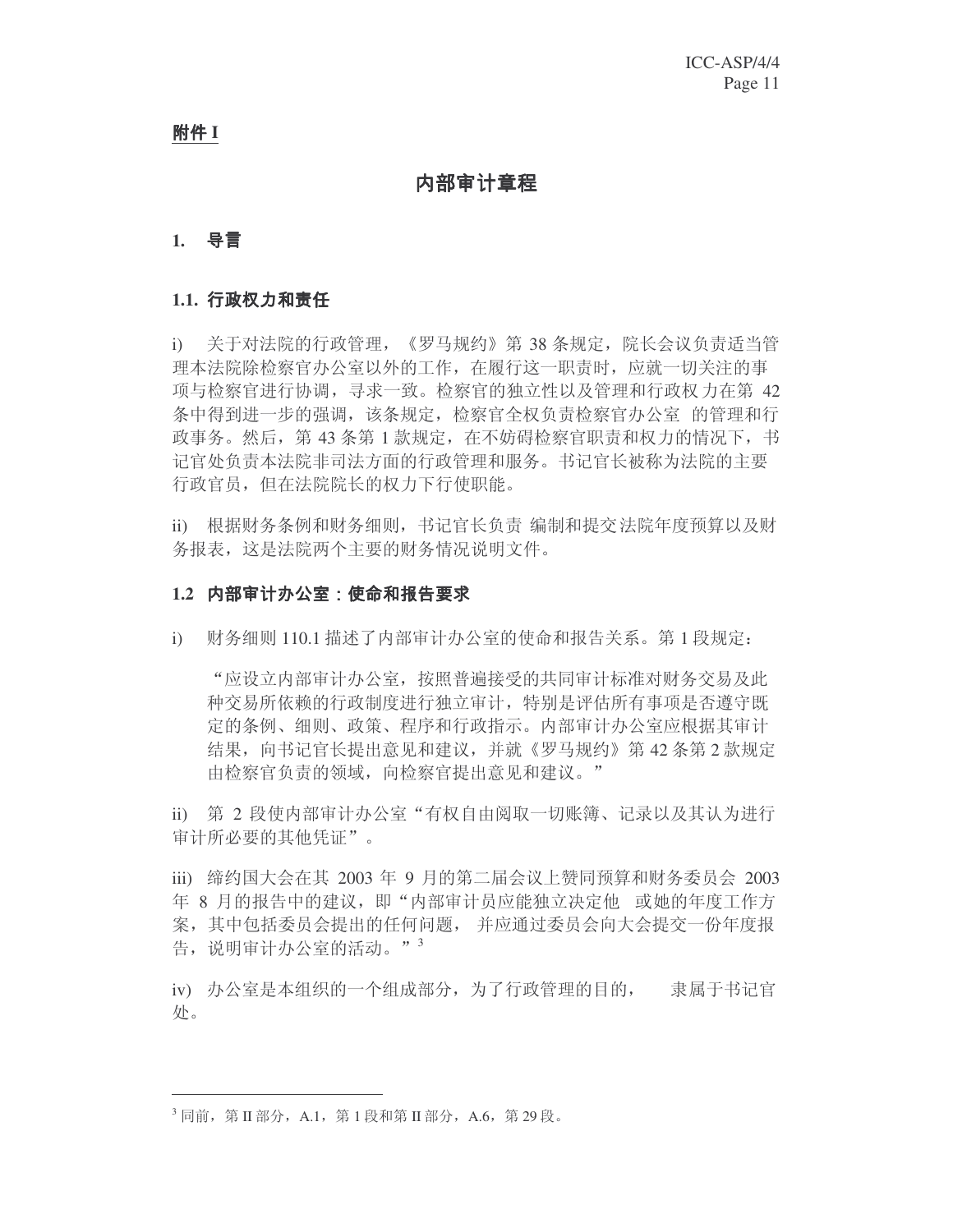#### **2.** 目的

本文件的目的是澄清并详细说明办公室的法定使命, 包括其业务 工作和报告的 机制。

#### 内部审计的目标和范围 **3.**

i) 内部审计的目标是向法院机关的领导客观及时地提供关于本组织的内部控 制、管理制度以及实际做法是否 设计得恰当并行之有效的信息、保证和建 议。 办公室根据《罗马规约》、《财务条例和细则》以及缔约国大会的有关决议和 预算和财务委员会的建议 行事。办公室根据普遍接受的共同审计标准开展工 作。简而言之, 内部审计办公室的基本职能是检查、复审并评估财务交易以及 作为其基础的行政制度, 以确定在实施批准的方案 中它们是否经济、有效、高 效以及是否符合适用的合法依据、条例和规则。必要时, 审计报告将提出有关 纠正行动或改进的建议。办公室还将监测 并报告管理层在落实建议方面的进展 情况,并且指出不符合规定的领域。

ii) 内部审计员独立地决定他/她的年度工作计划。年度审计将以风险评估为基 础,并将考虑到:缔约国大会包括秘书处提出的问题、预算和财务委员会提出 的问题以及监督委员会提出的问题: 外部审计员的工作计划: 和办公室的能 力。

iii) 只有经过一段时间 在达到目标和标准的能力形成之后, 在法院的管理方法 和运转信息得到改善之后, 办公室才能很好地提供审计服务。为了在这方面取 得实效, 内部审计职能需要高层管理人员的积极参与和支持。

## **4.**

i) 为了确保法院建立并维护它对财务报告可靠性、业务活动的效果和效率以 及遵守适用依据、条例和规则的内部控制, 应建立一个监督委员会。

ii) 该委员会的主要职能是成为内部审计办公室行使其 审计职能时的一个顾问 小组,并监测有关建议的落实情况。监督委员会将尊重各机关根据《规约》在 其负责的事务上所享有的独立性。

监督委员会还将审议负责官员 落实所同意的行动计划的进展 情况。委员会还将 确保内部审计办公室 享有一种有效的行政报告关系,同时考虑到办公 室要独立 于需要审计的实体。监督委员会批准审计 报告的发放, 但预算和财务委员会根 据 2003 年 8 月第三届会议的工作报告第 29 段所要求的审计报告或缔约国大会 所要求的报告除外。

iii) 委员会还可以邀请外部专家, 例如公司管理方面的专家帮助管理人员应对 越来越多的问责制和责任方面的挑战,并且提高 监督工作的可信度和独立性。 委员会将确定其开展工作的方式, 其中包括与预算和财务委员会的关系。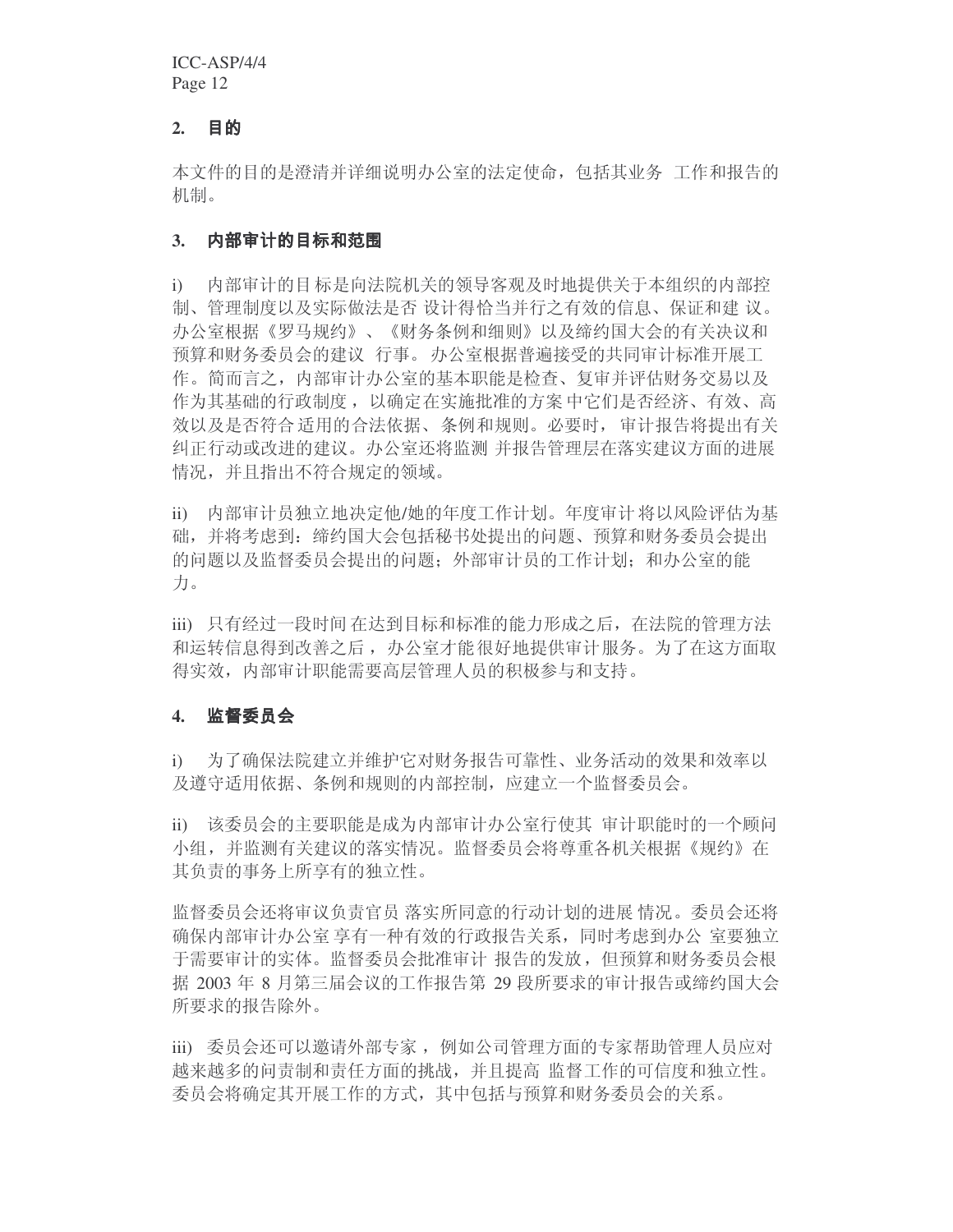iv) 监督委员会由机关领导组成, 由内部审计办公室提供秘书支持。

## **5.**

外聘审计员是外部监督 的主要机制之一, 他向管理机构报告工作。外聘审计员 的作用和责任载于法院的《财务条例和细则》条例 12 及附件中的补充任务规 定。内部审计办公室与外聘审计员联系以确保最佳 的监督覆盖范围, 而且不出 现重复。书记官长负责对外聘审计员的意见和建议做出答复。

## **6.**

i) 内部审计办公室向监督委员会报告该委员会职责范围内的事项。

ii) 内部审计办公室在组织结构中的地位表明了这一职能独立于 需要审计、调 查和评价事项的程度。内部审计办公室的审计计划和报告, 以及管理层对意见 和建议进行处理的行动计划, 提交给有关机关领导和监督委员会。

iii) 为了保持内部审计办公室业务活动的独立性, 其工作人员对他们审计、调 查或评价的任何活动不应有管理权或责任。

iv) 内部审计办公室应可自由取阅一切账簿、记 录及其认为执行年度工作计划 所必须的其他凭证。

v) 内部审计办公室应通过预算和财务委员会向缔约国大会提交年度报告,说 明办公室的活动。 在程序上, 报告通过书记官长送出, 书记官长无权改动报 告, 但有机会添加他自己的评论。

## **7.**

i) 本《章程》于2005年6月3日由协调理事会通过。

ii) 如有必要,本《章程》将由协调理事会与内部审计员协商后进行修改。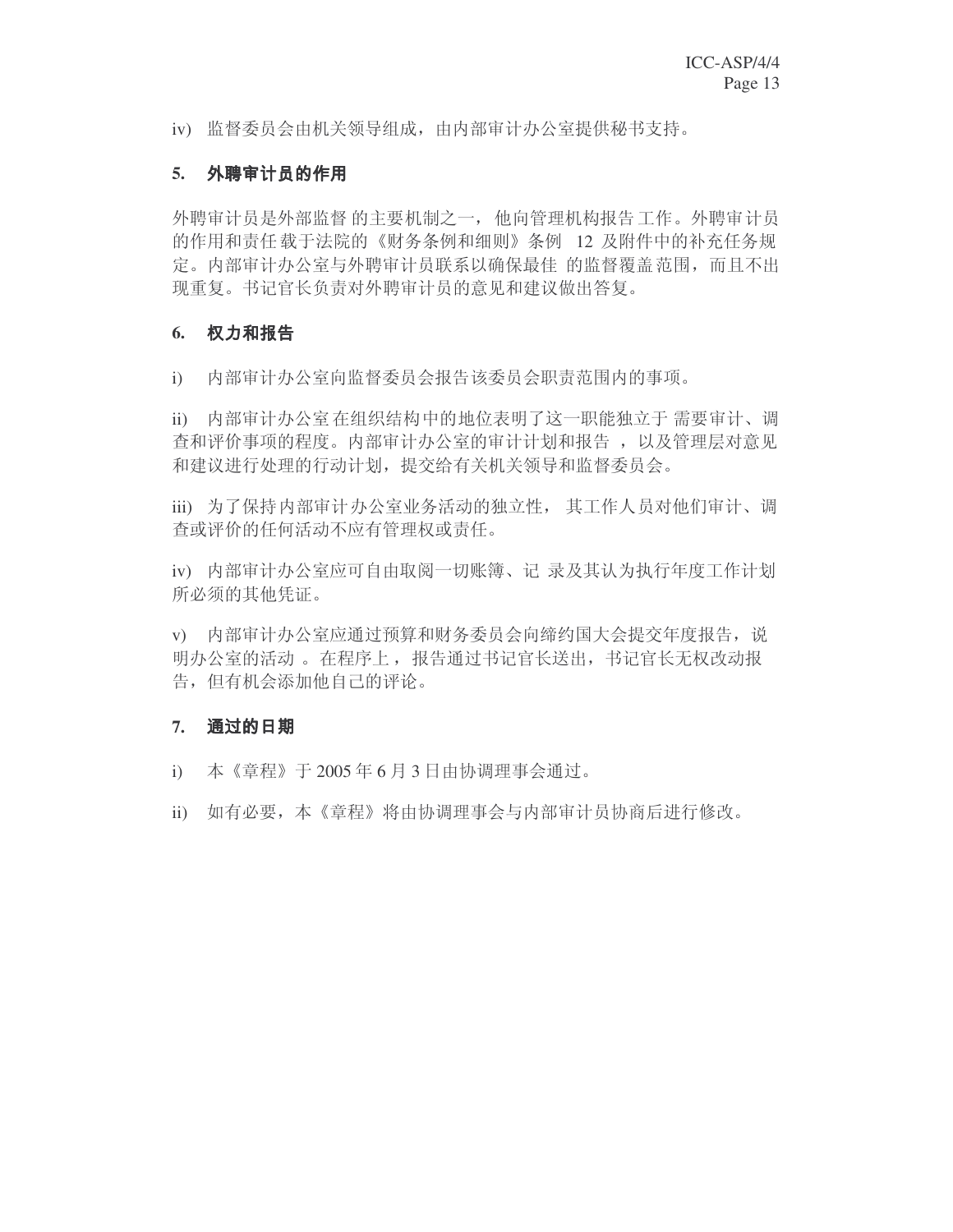## **附件 II**

## 风险管理模型

| 影响  | 风险管理行动           |           |          |  |
|-----|------------------|-----------|----------|--|
| 重大  | 需要一定的管理          | 必须管理并监测风险 | 必须全面管理   |  |
|     |                  |           |          |  |
| 一般  | 风险也许可以接受<br>但要监测 | 值得做出管理努力  | 需要做出管理努力 |  |
| 微小  | 接受风险             | 接受但要监测风险  | 管理并监测风险  |  |
| 可能性 | 小                | 中等        | 大        |  |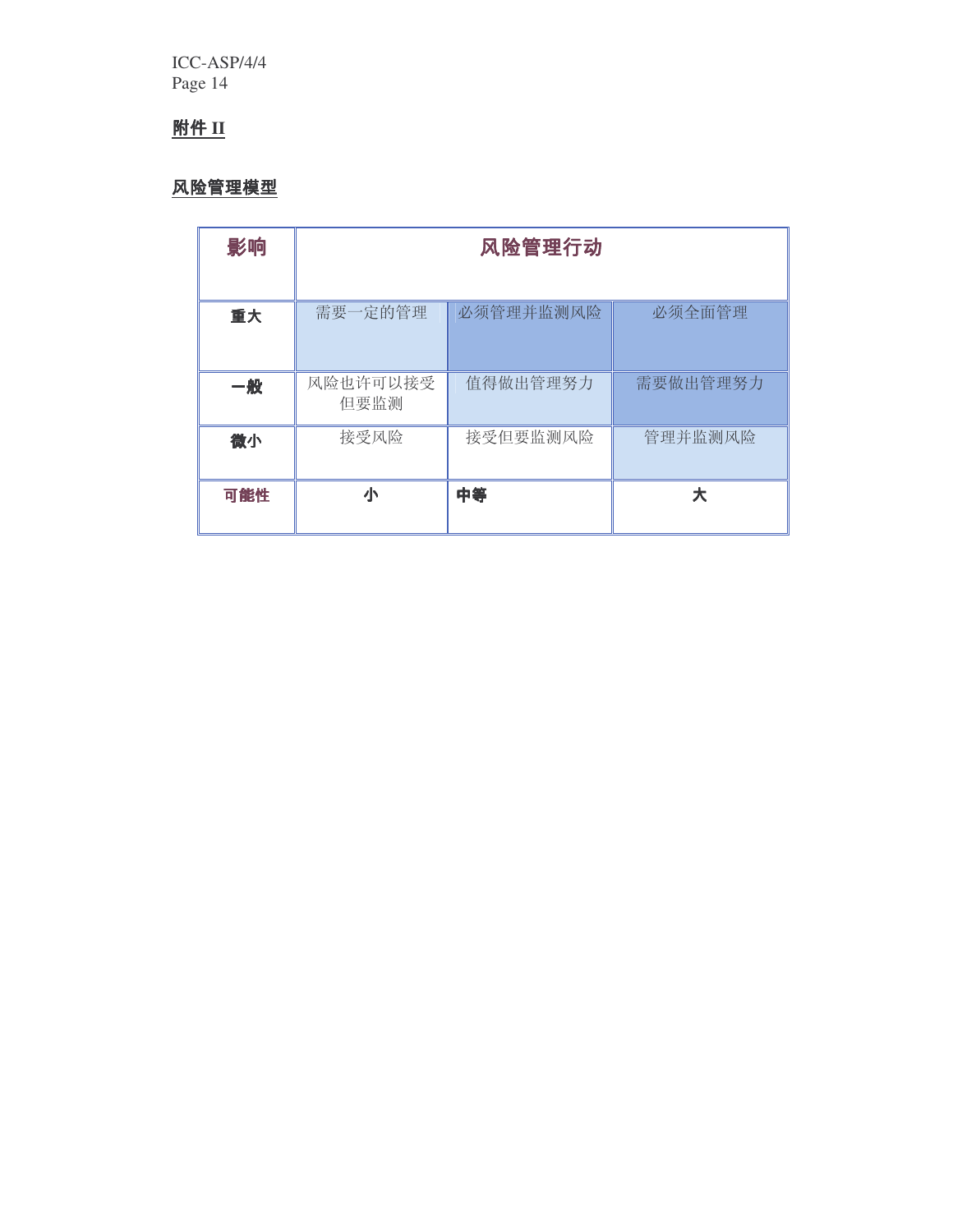# **附件 III**

## 风险等级

| 战略风险→<br>I. | 影响  | 重大 |
|-------------|-----|----|
|             | 可能性 | 中等 |
|             |     |    |

| 影响  | 一般到重大 |
|-----|-------|
| 可能性 | 中等到大  |

II. 业务<mark>风险→</mark>

| 人力资源 |      | 信息技术 |       | 财务管理和控制 |       |
|------|------|------|-------|---------|-------|
| 影响   | 重大   | 影响   | 一般到重大 | 影响      | 一般到重大 |
| 可能性  | 中等到大 | 可能性  | 中等到大  | 可能性     | 中等到大  |

| 采购  |      | 書卫和安全 | ▌法院资产 |     |      |
|-----|------|-------|-------|-----|------|
| 影响  | 重大   | 影响    | 重大    | 影响  | 一般   |
| 可能性 | 中等到大 | 可能性   | 中等到大  | 可能性 | 中等到大 |

|            | 影响  | 一般到重大 |
|------------|-----|-------|
| Ⅲ.业绩衡量和报告→ | 可能性 | 中等到大  |

|                       | 影响  | 一般到重大 |
|-----------------------|-----|-------|
| IV. 合规性 $\rightarrow$ | 可能性 | 中等    |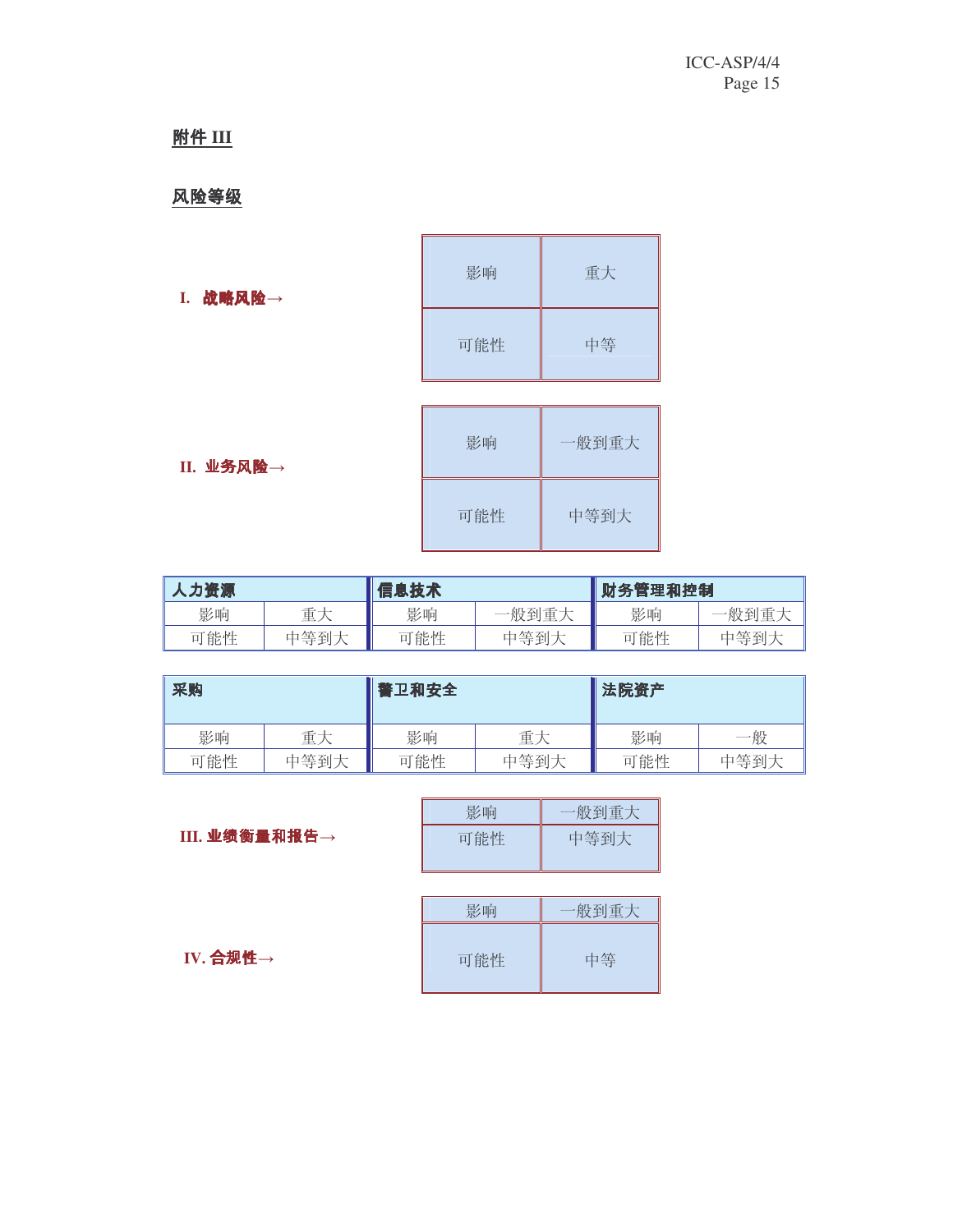## 附件 IV

### 关于监测和评估进展情况的指南

#### **a)**

监测的首要目的是要确定建议得到处理的程度, 向监督委员会提供关于建议状 况的信息, 并且通过预算和财务委员会向缔约国大会提供简要信息。

监测工作 是以负责的管理人员自行报告、然后由内部审计办 公室复审为基础 的。办公室对管理人员关于进展情况陈述的复审, 是为了评估他们所说的情况 是否与办公室对法院各项制度和做法的了解相一致, 以及在考虑到情况的复杂 性和所分配资源的情况下是否符合一般的成就标准。因此这种监测工作并不是 审计也不是审查。

## **b)** 适用性

对于根据所有审计和其他工作提出的建议而采取的纠正行动的状况, 要进行五 年的监测。如果报告中没有提出建议,仍然可以进行监测。内部审计办公室将 决定在审计 列入到建议数据库的第一年是否需要对报告中提出的意见进行监 测。

#### **c)**

建议数据库是存放所有监测数据的地方。该数据库由以 下内容组成: 所有审计 建议、将每一建议进行分类的数据(按照主题领域/问题、难度等级、影响领域 划分的建议标 识符)、管理人员是否接受了建议、监督委员会赞同建议的程 度、每一负责管理人员的自我报告、内部审计办公室对管理进展的评估以及评 估的基本原理。

建议数据库由内部审计办公室负责。

#### **d)**

为了统一起见,半年度的监测将按下列方法进行:

- 这一过程将从内部审计办公室给管理人员的内部通知书开始。通知书 将提供 一份时间表, 致机关领导人的例行公函以及 需要向负责的管理人员转达的建 议:
- 管理人员需要对取得的成就提供一份事实报告以使用"关于监测建议和评估 讲展情况的指南"对讲展评定等级:
- 内部审计办公室将对评估进行审议并与办公室可能希望对其提出的问题的管 理人员讨论评定的等级:
- 然后内部审计办公室将把评估情况存入数据库,记录下任何争议以及评定等 级的理由: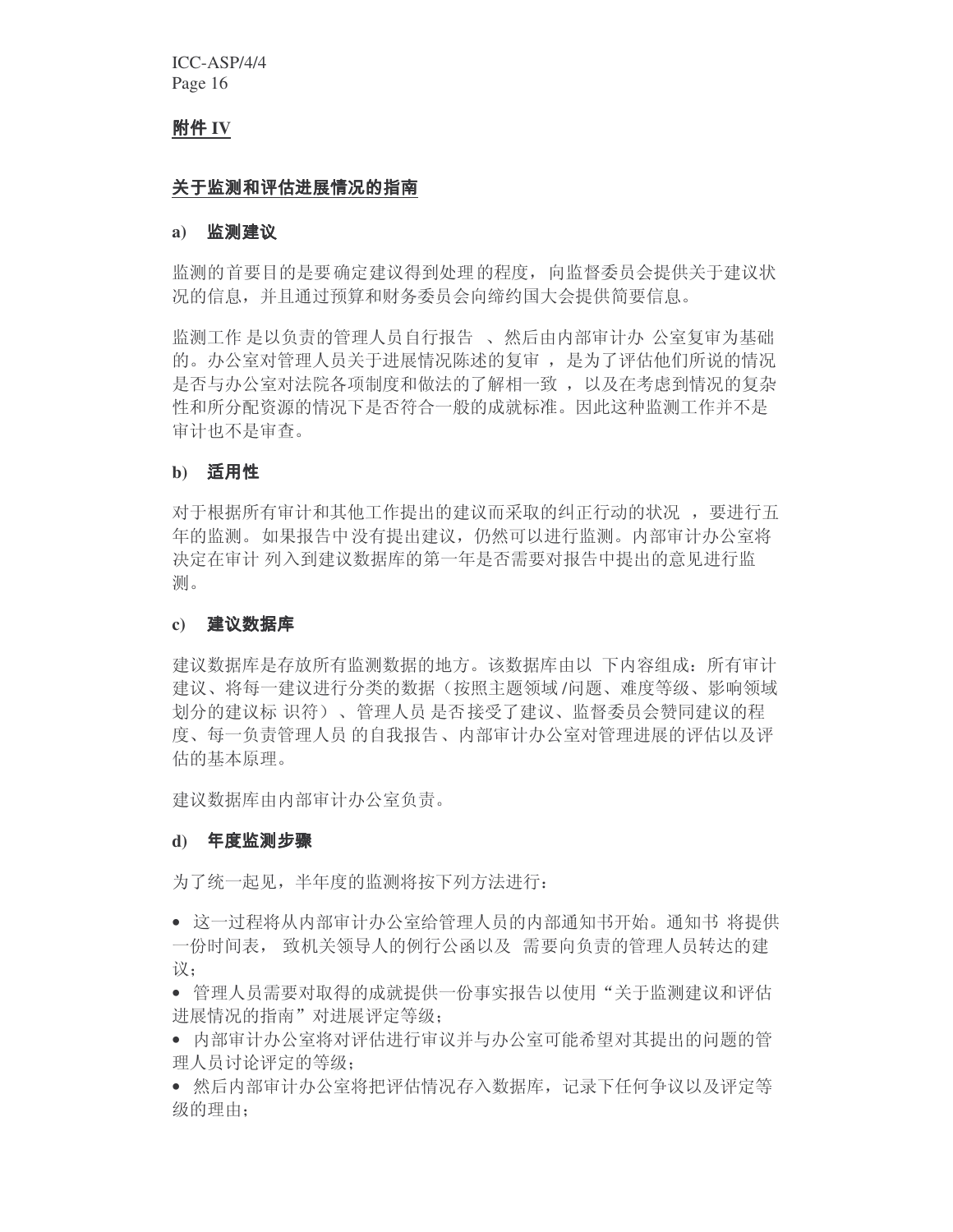• 数据库将有助于简要报告建议的状况。



## **e)**

为了确定和评估落实一项建议的 进展情况, 编写了以下指南。虽然提供的定义 是想涵盖大部分情况, 但仍有不能涵盖的情况。

## **II.**

## **a)**

有时很难评定一项复杂建议落实情况 的等级,因为有些方面可能被接受而其他 方面却被拒绝。因此, 将复杂的建议分为两个或更多独特的、可管理的建议十 分重要。每一个独特的建议都应当单独评定等级。

"分割"复杂建议的工作需要谨慎进行,因为它影响到以后几年评定 等级的方 法。

## b) 落实建议的困难程度

各项建议在落实的难易程度上不尽相同。利用附录 A 的标准将每一项建议划分 为容易落实或难于落实。在以后的年份中为建议评定等级时不必做这项工作。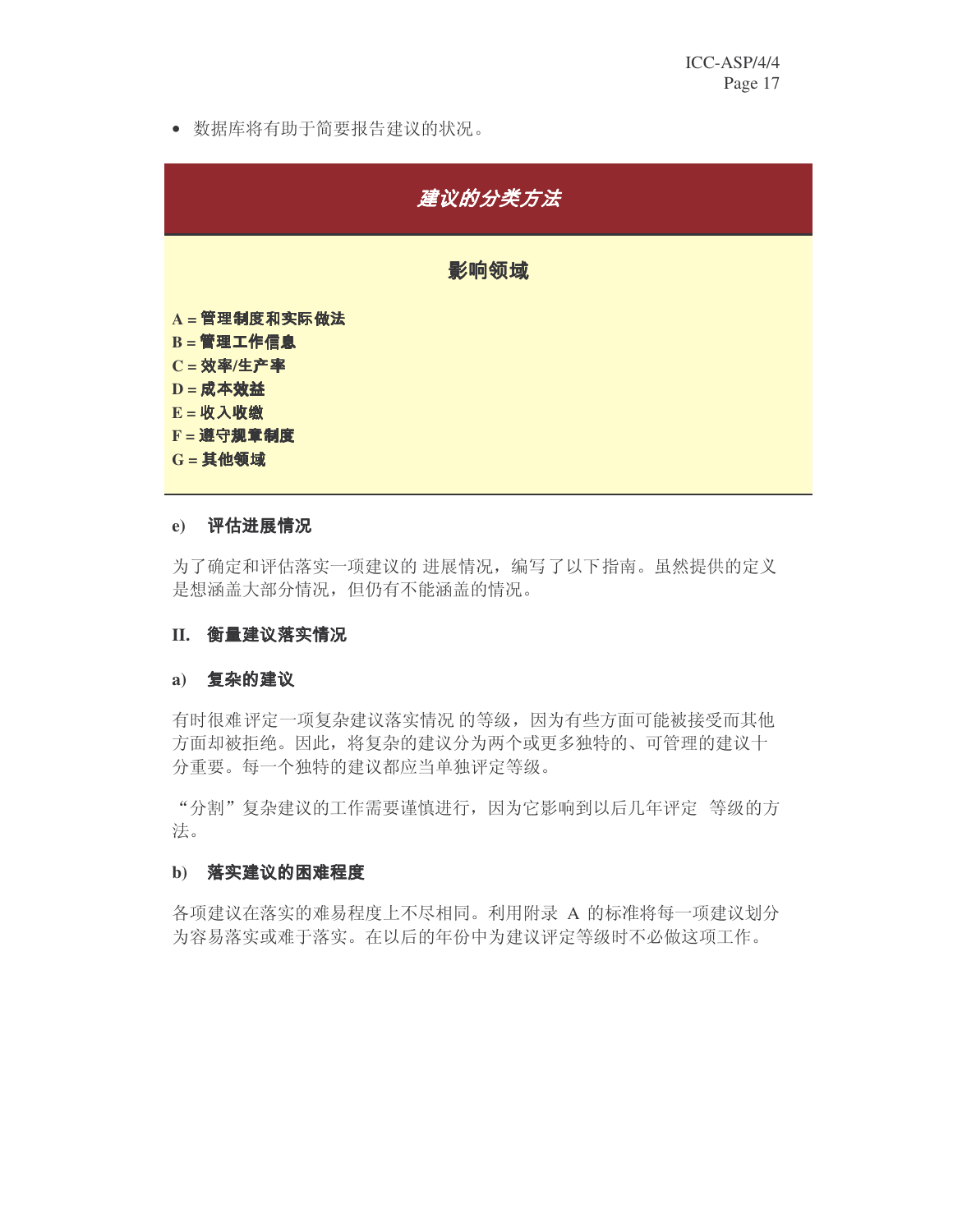**1:** 确定建议的困难程度 (见所附指导意见)

> □容易 口难

请说出理由 并继续回答问题 2。

## **c)**

在报告的时候以及在其后的年份中记录下管理人员对建议的反应十分重要。管 理层可能会改变关于某一项建议的立场, 或者可能已经采取了 行动而使得建议 已过时。

## 问题 2: 管理层最初/当前对建议的反应是什么?

□ 接受 □ 暗中接受(没有做出反应但正在采取一些行动) □拒绝

如果是"拒绝"或"没有反应", 请概述一下管理层的理由并继 续回答问题 3, 并结束答题。

#### **3:** 建议是否已过时?

□ 没有,没有过时 □ 是的,已经过时

如果回答"是的", 请解释原因, 并结束答题。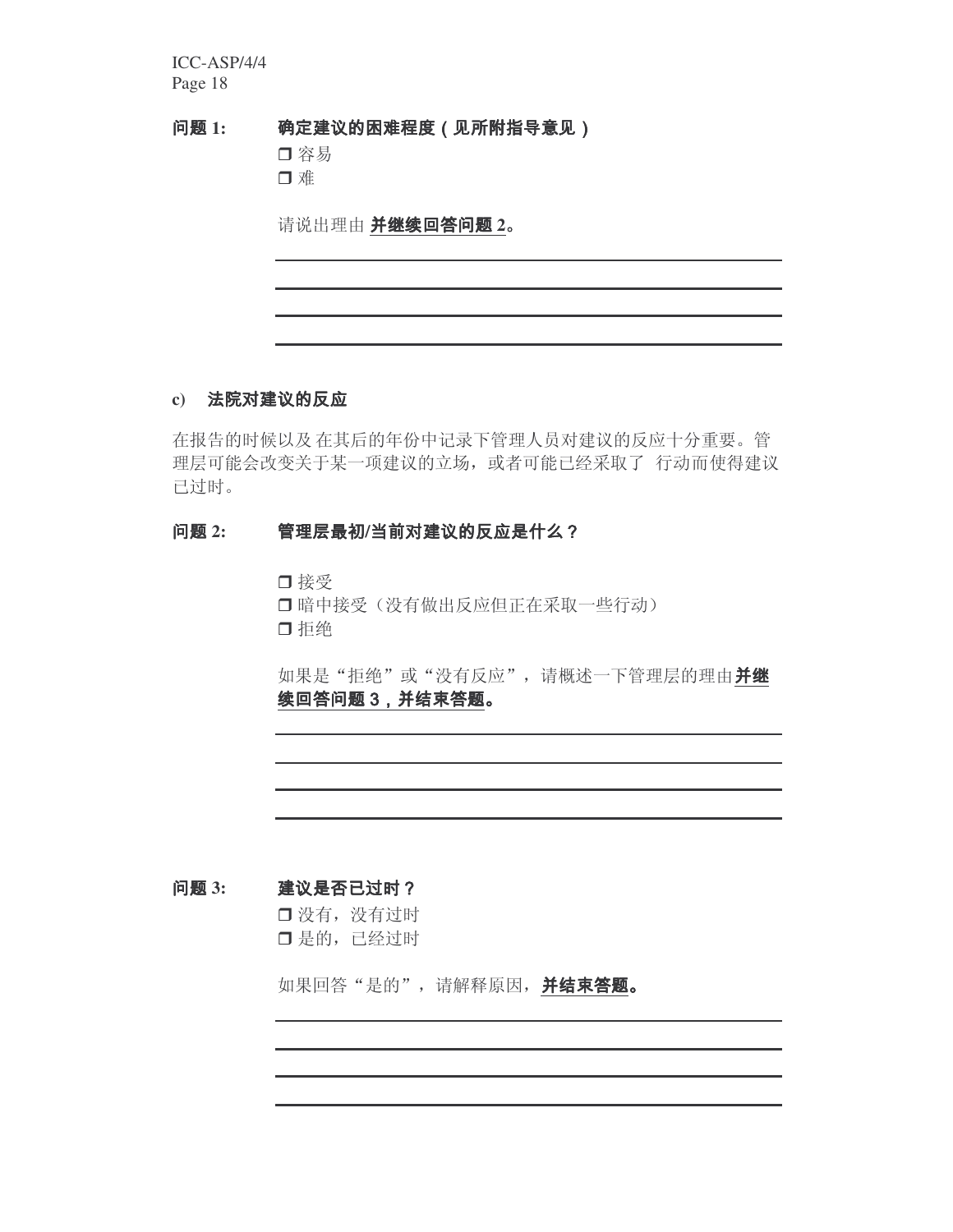## d) 评价建议的落实情况

如果建议被接受, 而且没有过时, 那么回答剩下的关于落实程度以及对落实情 况的满意程度的问题。

#### **4:** 你能否确定建议的状况?

- □ 能, 我能确定
- □ 不能, 法院没有提供足够的信息来确定建议的状况
- □ 不能, 建议的表述使得难以确定其状况(例如建议很含糊)

如果回答"不能", 请解释原因, 并结束答题。

问题 5: 选择能最好地描述实现建议目的所取得的进展等级。(见附录 B 中的指导意见。)

- $\Box$  1级: 没有进展或没有重大进展
- $\n **124**$ 制定计划阶段
- □ 3级: 3级: 准备落实
- □4级: 基本落实
- □ 5 级: 全部落实

**6:** 鉴于建议的困难程度和进展的及时性,你对法院落实这一建议的 进展是否满意?

□ 对进展满意

□ 对进展不满意

请从建议的复杂程度和对进展的预期两个方面,说明你的回答的 理由。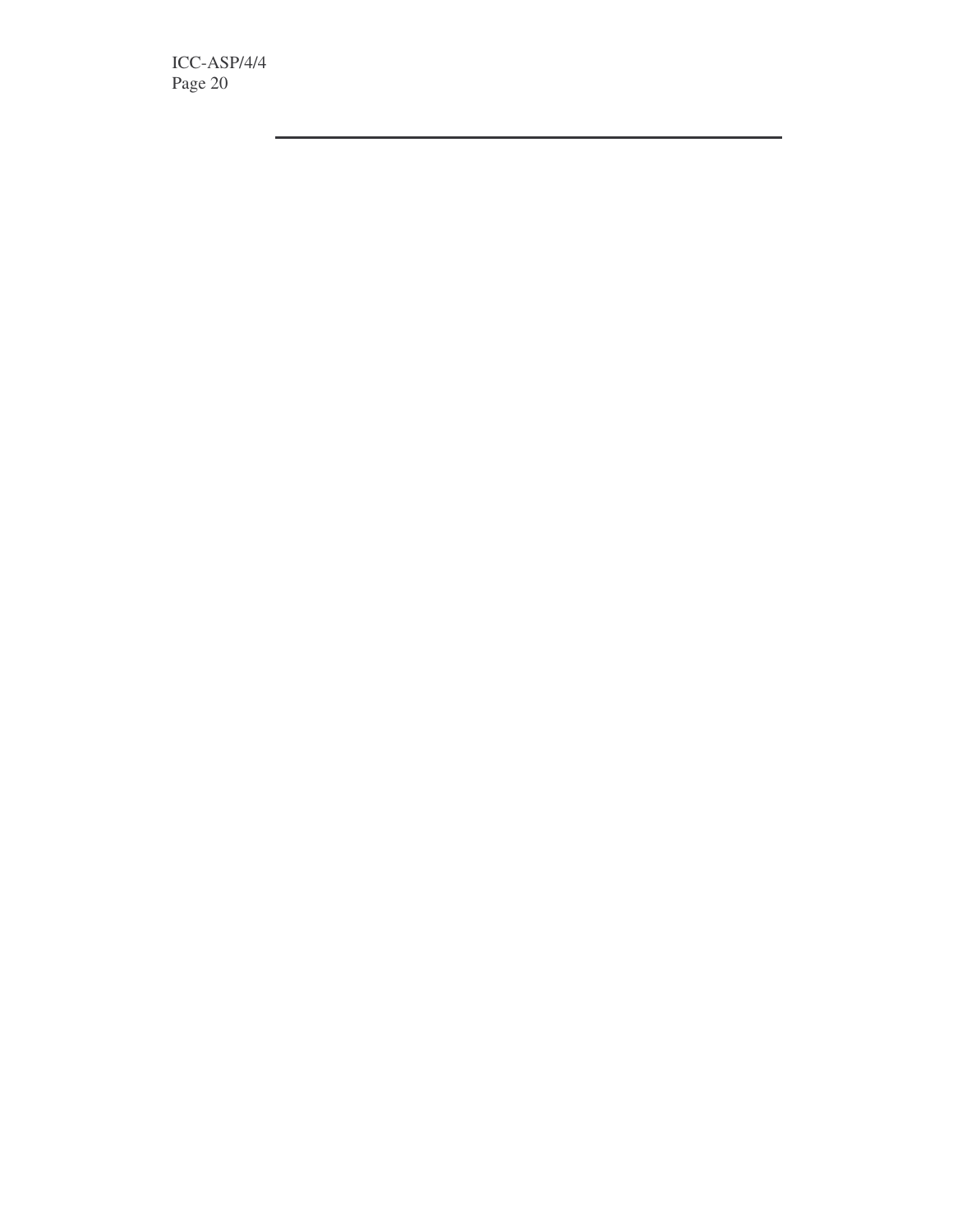## 附录 A: 关于对建议落实情况评定等级的指导意见 (问题 1)

在给一项建议评定为"容易"或"难"时,应考虑下列因素:

## 管理

| 等级 | 说明                                                     |
|----|--------------------------------------------------------|
| 低  | 只需要对现行政策或做法加以落实或做出微小的改动。                               |
| 高  | 必须通过讲一步的研究来讲一步确定存在的问题。很有可能需<br>要新的重大管理制度来解决已确定的低效率的问题。 |

## 单位文化 (正在建设中)

| 等级 | 说明                       |
|----|--------------------------|
| 低  | 建议符合本组织现有的态度和行为。         |
| 高  | 建议需要通过全体职工在态度和行为上做出重大改变。 |

## 科学/技术上的准备

- 等级 说明
- 低 落实建议只需要在其他地方使用的、已知的科学技术。
- 高了。 需要新的技术或未经检验的技术。

## 政治

| 等级 | 说明                      |
|----|-------------------------|
| 低  | 建议中没有政治内容。              |
| 高  | 建议将需要预算和财务委员会/或缔约国大会批准。 |